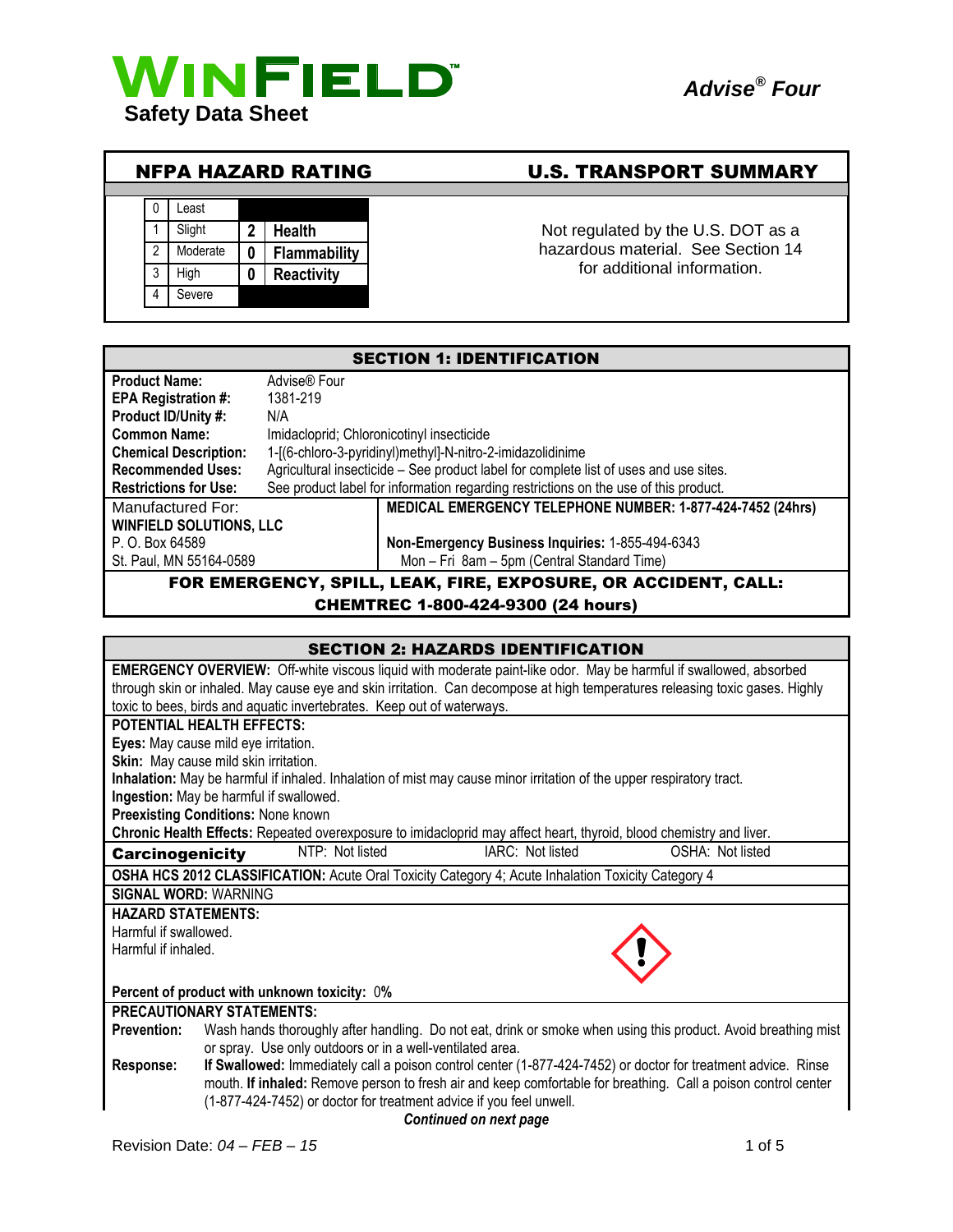**Storage:** See Section 7 for storage information. **Disposal:** Dispose of contents/container in accordance with Federal, state and local regulations.

| <b>SECTION 3: COMPOSITION/INFORMATION ON INGREDIENTS</b>                                                                       |          |             |  |
|--------------------------------------------------------------------------------------------------------------------------------|----------|-------------|--|
| <b>Ingredient</b>                                                                                                              | $%$ (wt) | CAS Reg. #  |  |
| Imidacloprid                                                                                                                   | 40.7%    | 138261-41-3 |  |
|                                                                                                                                |          |             |  |
|                                                                                                                                |          |             |  |
| *Ingredients not specifically listed are non-bazardous and are considered to be confidential business information under 29 CER |          |             |  |

\*Ingredients not specifically listed are non-hazardous and are considered to be confidential business information under 29 CFR 1910.1200(i).

See Section 8 for exposure limits.

#### SECTION 4: FIRST AID MEASURES

| <b>Inhalation:</b> | Remove person from contaminated area to fresh air and assist breathing as needed. Seek medical attention<br>if irritation occurs.                                                                                                  |
|--------------------|------------------------------------------------------------------------------------------------------------------------------------------------------------------------------------------------------------------------------------|
| Ingestion:         | Seek medical attention or call a poison control center for treatment advice. Do not induce vomiting unless<br>instructed to do so by a poison control center or doctor. Do not give anything by mouth to an unconscious<br>person. |
| Eyes:              | Flush eyes with clean water for at least 15 minutes. Lift eyelids to facilitate irrigation. If present, remove<br>contact lenses after 5 minutes and continue rinsing. Seek medical attention if irritation persists.              |
| Skin:              | Remove contaminated clothing and wash before re-using. Flush skin with water and then wash with soap<br>and water. Seek medical attention if irritation persists.                                                                  |

#### SECTION 5: FIRE FIGHTING MEASURES

**Suitable Extinguishing Media:** Use foam, dry chemical, or water spray

**Special Fire Fighting Procedures:** Wear NIOSH/MSHA approved self-contained breathing apparatus and full bunker gear. Dike area to prevent runoff and contamination of water sources. Dispose of fire control water later. Avoid breathing vapors; keep upwind. Minimize use of water to prevent environmental contamination.

**Hazardous Combustion Products:** Hydrogen chloride, hydrogen cyanide, and oxides of carbon and nitrogen oxides. **Unusual Fire and Explosion Hazards:** Product can burn in fire, releasing irritating and toxic gases due to thermal decomposition.

## SECTION 6: ACCIDENTAL RELEASE MEASURES

**Personal Precautions:** Refer to Section 8 for personal protective equipment to be worn during containment and clean-up of a spill involving this product.

**Environmental Precautions:** Extremely toxic to fish and water organisms. Keep spilled product from entering sewers and waterways.

**Methods for Containment:** Contain spilled product by diking area with sand or earth.

**Methods for Clean-up:** Cover spilled product with an inert absorbent material such as sand, vermiculite or other appropriate material. Vacuum, scoop or sweep up material and place in a container for disposal. Do not place spilled material back in original container.

**Other Information:** None known

## SECTION 7: HANDLING AND STORAGE

**Handling:** RECOMMENDATIONS ARE FOR MANUFACTURING, COMMERCIAL BLENDING, AND PACKAGING WORKERS. PESTICIDE APPLICATORS AND WORKERS must refer to the pesticide product label and Directions for Use attached to the product for Agricultural Use Requirements in accordance with the EPA Worker Protection Standard 40 CFR part 170. Ensure adequate ventilation. Immediately clean up spills that occur during handling. Keep containers closed when not in use. Practice good hygiene after using this material, especially before eating, drinking, smoking, using the toilet, or applying cosmetics. **Storage:** Store in cool, dry areas away from children, feed and food products and sources of heat. Store in original container with lid tightly closed. **See pesticide product label for additional storage information.**

**Minimum Storage Temperature:** 32°F

**Other Precautions:** Consult Federal, state and local laws and regulations pertaining to storage.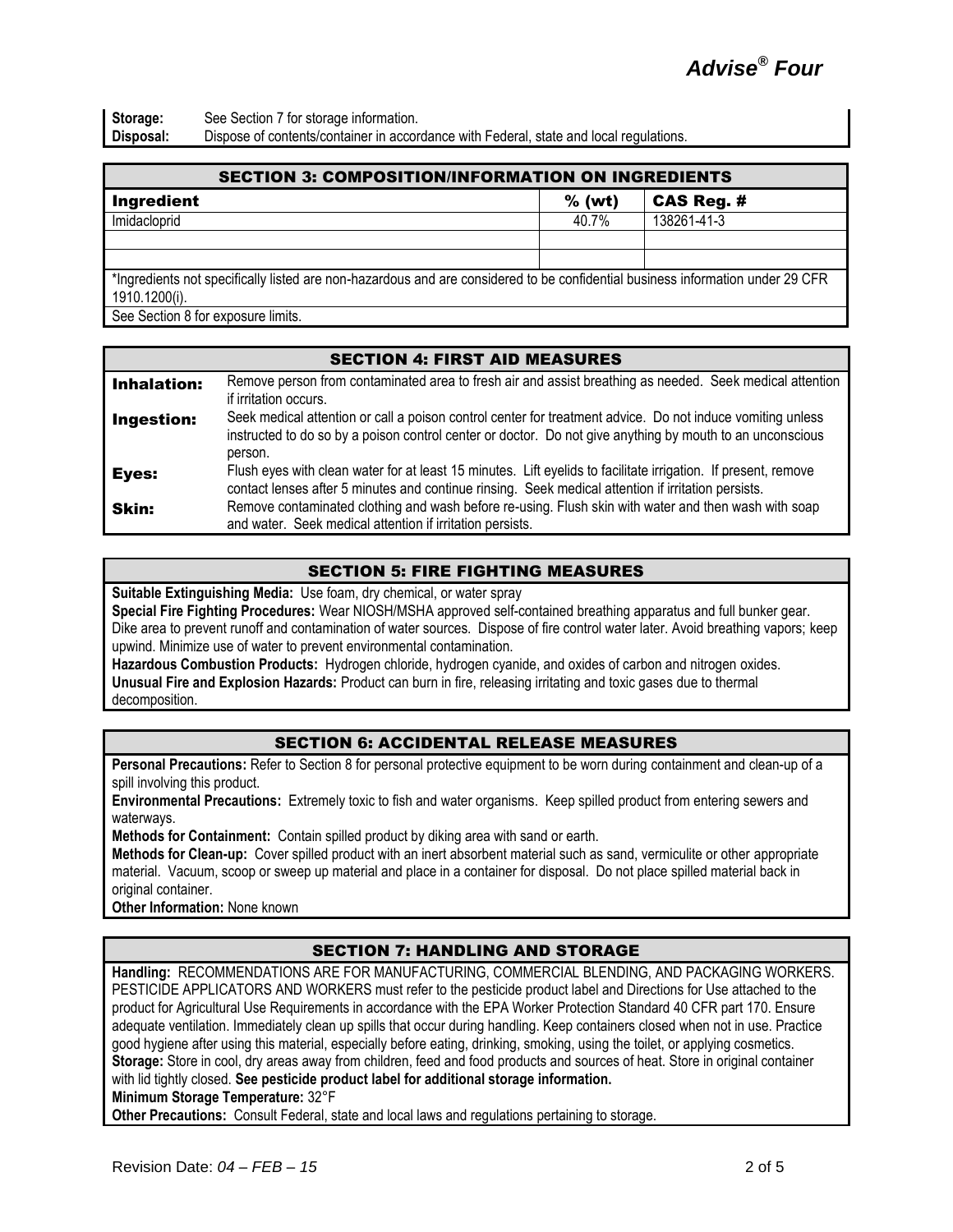| <b>SECTION 8: EXPOSURE CONTROLS/PERSONAL PROTECTION</b>                                                                                                                                                                                                                                                                                                                                                                                                                                                                                                                         |                 |                                                                                                                                                                                             |           |
|---------------------------------------------------------------------------------------------------------------------------------------------------------------------------------------------------------------------------------------------------------------------------------------------------------------------------------------------------------------------------------------------------------------------------------------------------------------------------------------------------------------------------------------------------------------------------------|-----------------|---------------------------------------------------------------------------------------------------------------------------------------------------------------------------------------------|-----------|
| <b>Exposure Guidelines</b>                                                                                                                                                                                                                                                                                                                                                                                                                                                                                                                                                      |                 |                                                                                                                                                                                             |           |
| Component:                                                                                                                                                                                                                                                                                                                                                                                                                                                                                                                                                                      | <b>OSHA PEL</b> | <b>ACGIH TLV</b>                                                                                                                                                                            | NIOSH REL |
| No components have established limits                                                                                                                                                                                                                                                                                                                                                                                                                                                                                                                                           |                 |                                                                                                                                                                                             |           |
|                                                                                                                                                                                                                                                                                                                                                                                                                                                                                                                                                                                 |                 |                                                                                                                                                                                             |           |
| NOTE TO END USERS: PERSONAL PROTECTIVE EQUIPMENT (PPE) AND CLOTHING LISTED IN THIS SECTION IS FOR<br>MANUFACTURING, COMMERCIAL BLENDING AND PACKAGING WORKERS. APPLICATORS AND HANDLERS SHOULD<br>REFER TO THE PESTICIDE PRODUCT LABEL FOR PROPER PERSONAL PROTECTIVE EQUIPMENT (PPE) AND<br>CLOTHING.                                                                                                                                                                                                                                                                          |                 |                                                                                                                                                                                             |           |
| Respiratory Protection: Not required when handled under normal, well-ventilated conditions. When handling in enclosed areas<br>with inadequate ventilation, use a dust/mist filtering respirator (NIOSH approval number prefix TC-21C).                                                                                                                                                                                                                                                                                                                                         |                 |                                                                                                                                                                                             |           |
| <b>Engineering Controls:</b><br>preferred.                                                                                                                                                                                                                                                                                                                                                                                                                                                                                                                                      |                 | Local Exhaust: Provide general or local exhaust ventilation systems to maintain airborne<br>concentrations below OSHA PELs or other specified exposure limits. Local exhaust ventilation is |           |
| Protective Gloves: Wear chemical resistant gloves made of materials such as barrier laminate, butyl rubber, nitrile rubber,<br>neoprene rubber, natural rubber, polyvinyl chloride (PVC) or viton.<br>Eye Protection: Wear chemical goggles or safety glasses and full-face shield. Contact lenses are not eye protective devices.<br>An emergency eyewash or water supply should be readily accessible to the work area.<br>Other Protective Clothing or Equipment: Wear long sleeve shirt, long pants and chemical resistant footwear plus socks to<br>prevent skin exposure. |                 |                                                                                                                                                                                             |           |
| Work/Hygienic Practices: Never eat, drink, nor use tobacco in work areas. Practice good hygiene after using this material,<br>especially before eating, drinking, smoking, using the toilet, or applying cosmetics.                                                                                                                                                                                                                                                                                                                                                             |                 |                                                                                                                                                                                             |           |

| <b>SECTION 9: PHYSICAL AND CHEMICAL PROPERTIES</b> |                                                           |                                        |                          |
|----------------------------------------------------|-----------------------------------------------------------|----------------------------------------|--------------------------|
| <b>Physical State:</b>                             | Liquid                                                    | Specific Gravity (H <sub>2</sub> O=1): | $1.12 - 1.18$ (typical)  |
| Vapor Pressure (mm Hg):                            | Not available                                             | Density (Ibs/gallon):                  | $9.35 - 9.85$ lbs/gallon |
| <b>Vapor Density (Air=1):</b>                      | Not available                                             | <b>Melting Point/Freezing Point:</b>   | Not available            |
| Solubility in Water (wt %):                        | Not available                                             | <b>Boiling Point/Range:</b>            | Not available            |
| <b>Viscosity:</b>                                  | 163 mPa/s @ 20°C                                          | pH:                                    | $5.9 - 7.9$              |
| Appearance and odor:                               | Off-white viscous liquid with<br>moderate paint-like odor | <b>Flash Point:</b>                    | >212°F (>100°C)          |

#### SECTION 10: STABILITY AND REACTIVITY

**Reactivity:** None known

**Chemical Stability:** Product is stable at ambient temperature and pressure, under normal storage and handling conditions. **Possibility of Hazardous Reactions:** Will not occur.

**Conditions to Avoid:** Avoid temperatures above 100°F (38°C) for prolonged period of time. Strong exothermal reaction can occur above 390°F (200°C).

**Incompatible Materials:** None known

**Hazardous Decomposition Products:** Under fire conditions, product may produce hydrogen chloride, hydrogen cyanide, and oxides of carbon and nitrogen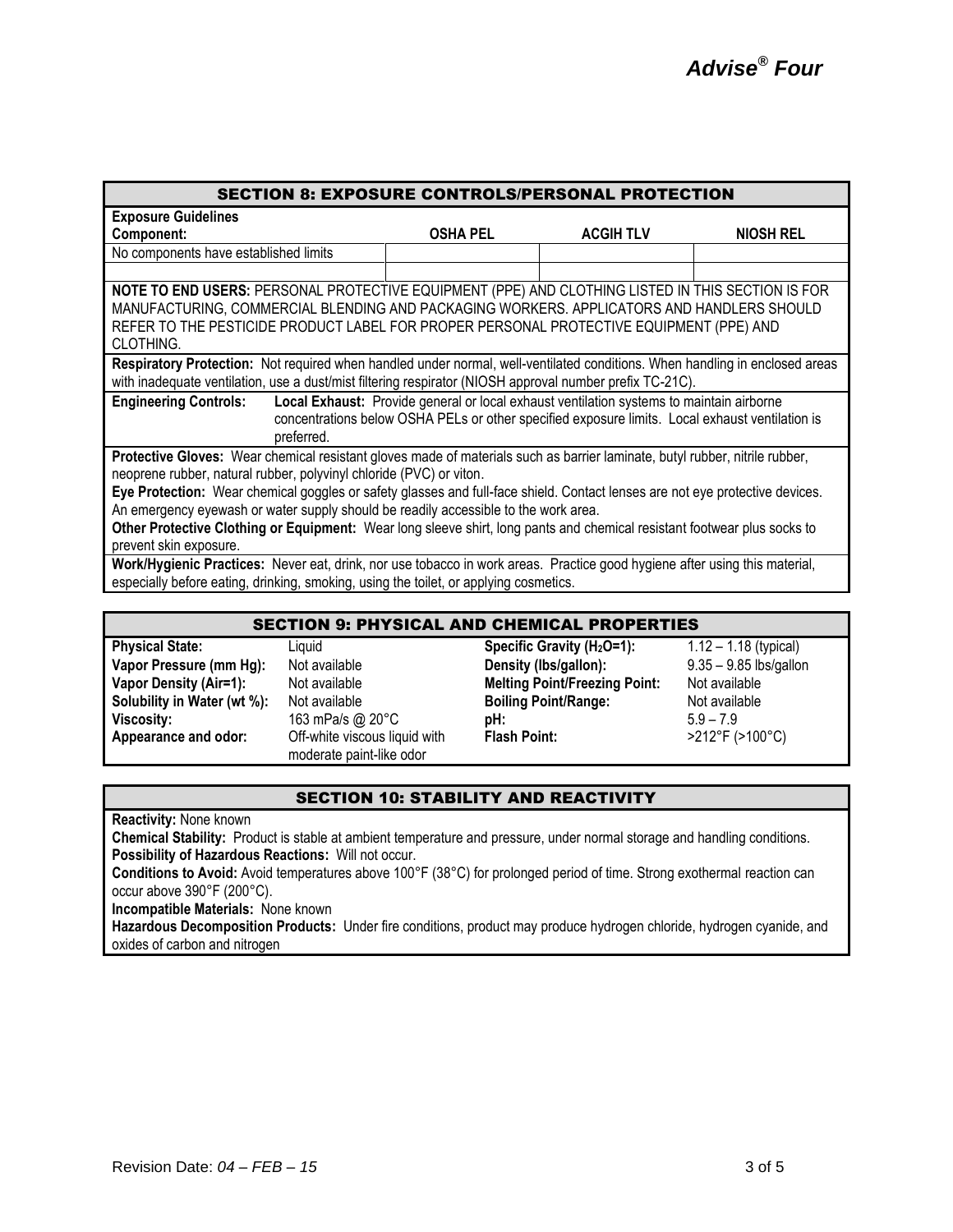#### SECTION 11: TOXICOLOGICAL INFORMATION

| <b>ACUTE TOXICITY</b>                   |                                                                                                                      |
|-----------------------------------------|----------------------------------------------------------------------------------------------------------------------|
| Eye Effects:                            | Mild or minimally irritating (rabbit)                                                                                |
| <b>Skin Effects:</b>                    | Slight irritant (rabbit); Not a skin sensitizer; LD50 >2000 mg/kg (rat)                                              |
| <b>Acute Inhalation Effects:</b>        | $LC50 > 2.0$ mg/L (rat)                                                                                              |
| <b>Acute Oral Effects:</b>              | LD50 >1,100 mg/kg (rat)                                                                                              |
| <b>Specific Target Organ</b>            | Repeated overexposure to imidacloprid may affect heart, thyroid, blood chemistry and liver.                          |
| Toxicity:                               |                                                                                                                      |
| <b>CHRONIC TOXICITY</b>                 |                                                                                                                      |
| <b>Chronic Effects:</b>                 | Prolonged overexposure can cause effects to the thyroid.                                                             |
| Carcinogenicity:                        | No components are anticipated to have a carcinogenic effect.                                                         |
| <b>Mutagenicity:</b>                    | No components are anticipated to have a mutagenic effect.                                                            |
| Teratogenicity:                         | No components are anticipated to have a teratogenic effect.                                                          |
| <b>Reproductive Toxicity:</b>           | No components are anticipated to have an effect on the reproductive system.                                          |
| <b>POTENTIAL HEALTH EFFECTS:</b>        |                                                                                                                      |
| Eyes: May cause mild eye irritation.    |                                                                                                                      |
| Skin: May cause mild skin irritation.   |                                                                                                                      |
|                                         | Inhalation: May be harmful if inhaled. Inhalation of mist may cause minor irritation of the upper respiratory tract. |
| Ingestion: May be harmful if swallowed. |                                                                                                                      |

#### SECTION 12: ECOLOGICAL INFORMATION

| <b>ENVIRONMENTAL SUMMARY:</b> This product is extremely toxic to fish, water organisms and bees. The following data is based |                                                                                          |  |
|------------------------------------------------------------------------------------------------------------------------------|------------------------------------------------------------------------------------------|--|
| upon the technical active ingredient, Imidacloprid.                                                                          |                                                                                          |  |
| <b>ECOTOXICITY DATA:</b>                                                                                                     |                                                                                          |  |
| <b>Fish Acute and Prolonged Toxicity:</b>                                                                                    | Rainbow trout: 96-hour LC50 = $211 \text{ mg/L}$                                         |  |
| <b>Aquatic Invertebrate Acute Toxicity:</b>                                                                                  | Daphnia: 48-hour EC50 = 85 mg/L                                                          |  |
| <b>Aquatic Plant Toxicity:</b>                                                                                               | Not determined                                                                           |  |
|                                                                                                                              | Bobwhite Quail: Oral $LC50 = 1,500$ ppm                                                  |  |
| <b>Bird Acute and Prolonged Toxicity:</b>                                                                                    | Mallard Duck: Oral $LC50 = 4,700$ ppm                                                    |  |
| <b>Honeybee Toxicity:</b>                                                                                                    | 48-hour Contact LD50 = $0.078$ ug/bee; 48-hour Oral LD50 = $0.0039$ ug/bee               |  |
|                                                                                                                              |                                                                                          |  |
| <b>ENVIRONMENTAL EFFECTS:</b>                                                                                                |                                                                                          |  |
| <b>Soil Absorption/Mobility:</b>                                                                                             | Imidacloprid is soluble in water and has the potential to leach in permeable soil types. |  |
| Persistence and degradability:                                                                                               | Imidacloprid has a soil life of 29 - 225 days depending upon soil type and conditions.   |  |
| <b>Bioaccumulative Potential:</b>                                                                                            | Not determined                                                                           |  |
| Other adverse effects:                                                                                                       | Not determined                                                                           |  |

#### SECTION 13: DISPOSAL CONSIDERATIONS

**Waste:** Dispose of in accordance with applicable Federal, state and local laws and regulations. **Container:** Triple rinse and recycle the container or dispose of in accordance with Federal, state and local laws and regulations. **See pesticide product label for full instructions on disposal. RCRA Characteristics:** It is the responsibility of the individual disposing of this product to determine the RCRA classification and hazard status of the waste.

#### SECTION 14: TRANSPORT INFORMATION **DOT: (Ground)** This product is not regulated by the U.S. Department of Transportation as a hazardous material for ground shipment. **IMDG: (Sea)** Not Determined **IATA: (Air)** Not Determined **TDG: (Canada)** Not Determined